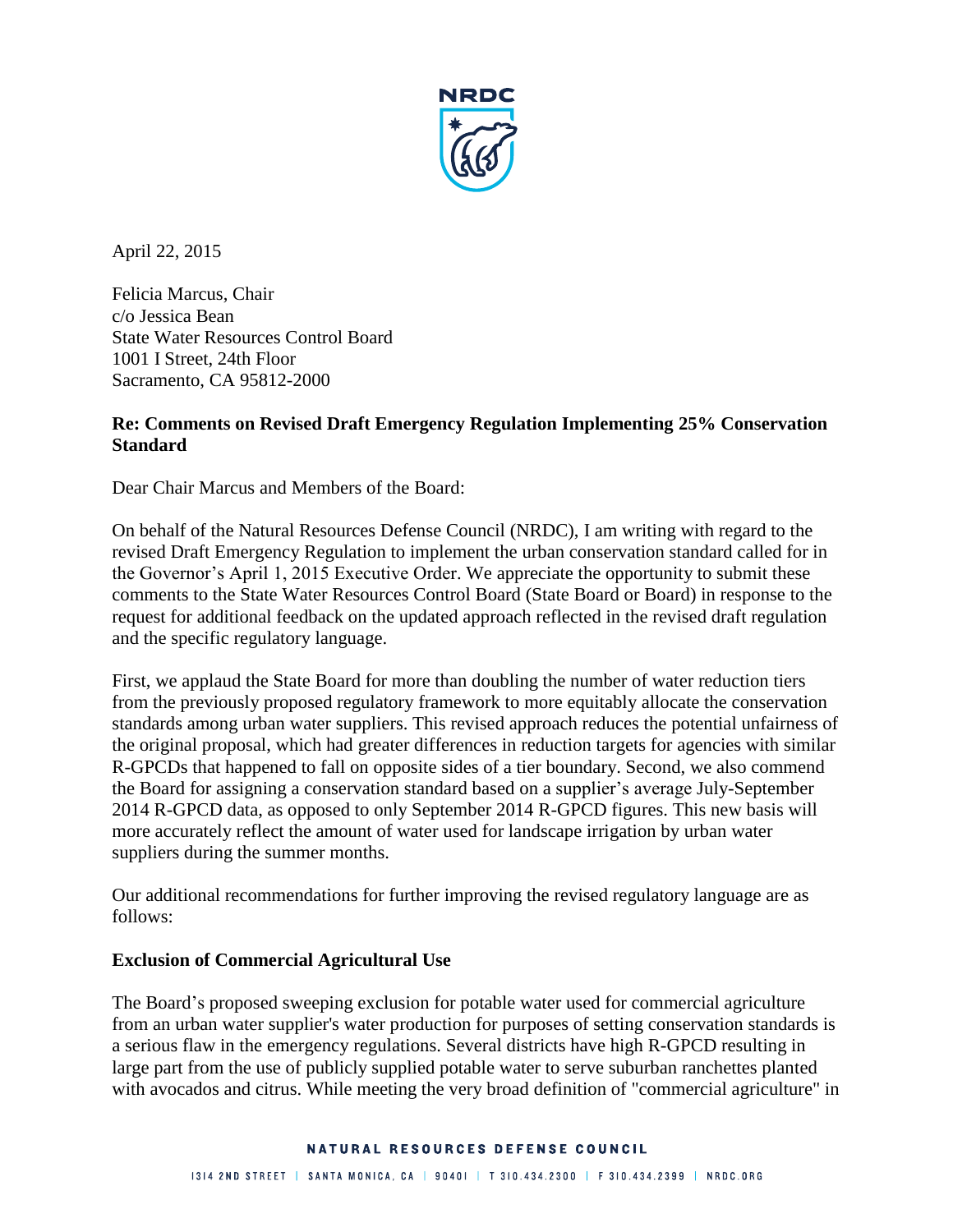April 22, 2015 Letter to Felicia Marcus, State Water Resources Control Board Page 2

Government Code section 51201, the large homes, tennis courts, and swimming pools interspersed with these small groves and irrigated horse pastures belie the essentially residential nature of this use of publicly supplied drinking water. Hobby farms and ranchettes are seen as a lifestyle choice by some California residents, a choice free to be made, but one that should not entitle their public water suppliers to exclude large quantities of drinking water from the targeted reductions that must be apportioned statewide if the State is to achieve the 25% reduction goal in urban water use under the Governor's Executive Order.

Upon adoption of the rule, each purveyor will retain considerable flexibility in how it goes about meeting its water use reduction target. Considerations of tree maintenance will undoubtedly come into play, and the needs of water-dependent commercial agricultural customers, such as nursery retailers and truck farms, will very likely be heard. At this stage of the drought, the Board ought not to employ an expansive definition of "commercial agriculture" to designate uses of publicly supplied drinking water that will "not count" for purposes of setting water use reduction targets for urban water suppliers.

## **Collective Conservation Standard**

While there may be opportunities for cooperation that could take advantage of some synergies between districts to further assist in meeting the overall urban reduction goal, flexibility ought not result in blurred responsibilities, confused administration, and ambiguous enforcement. Thus, we recommend the following provisions to govern the designation of a collective conservation standard:

- 1) Participating water suppliers must remain together for the duration of the drought emergency. Once entered, any collective conservation standard is binding upon all participants until the drought emergency is lifted by State action.
- 2) Governing boards must enact substantially the same authorizing resolutions.
- 3) Responsibility for any penalties for noncompliance must be shared.
- 4) All cooperative agreements must be filed with and approved by the State Board.

# **New Reporting Requirements**

#### *"Small" Water Suppliers*

The State Board defines "small water suppliers" as those with fewer than 3,000 "customers," and both DWR and the Board have interpreted "customers" to equate to "service connections." This means that the largest of these so-called "small" suppliers may actually be serving 9,000 to 10,000 people. However, there is no compelling reason to exclude public water suppliers of this size from the drought regulation's monthly water reporting. In the emergency regulation, the Board should, therefore, consider aligning its definition of "small water suppliers" with EPA's interpretation of small systems.

In addition to requiring bona fide small water suppliers (consistent with EPA's definition) to submit a single report on December 15, 2015 that provides their water production from June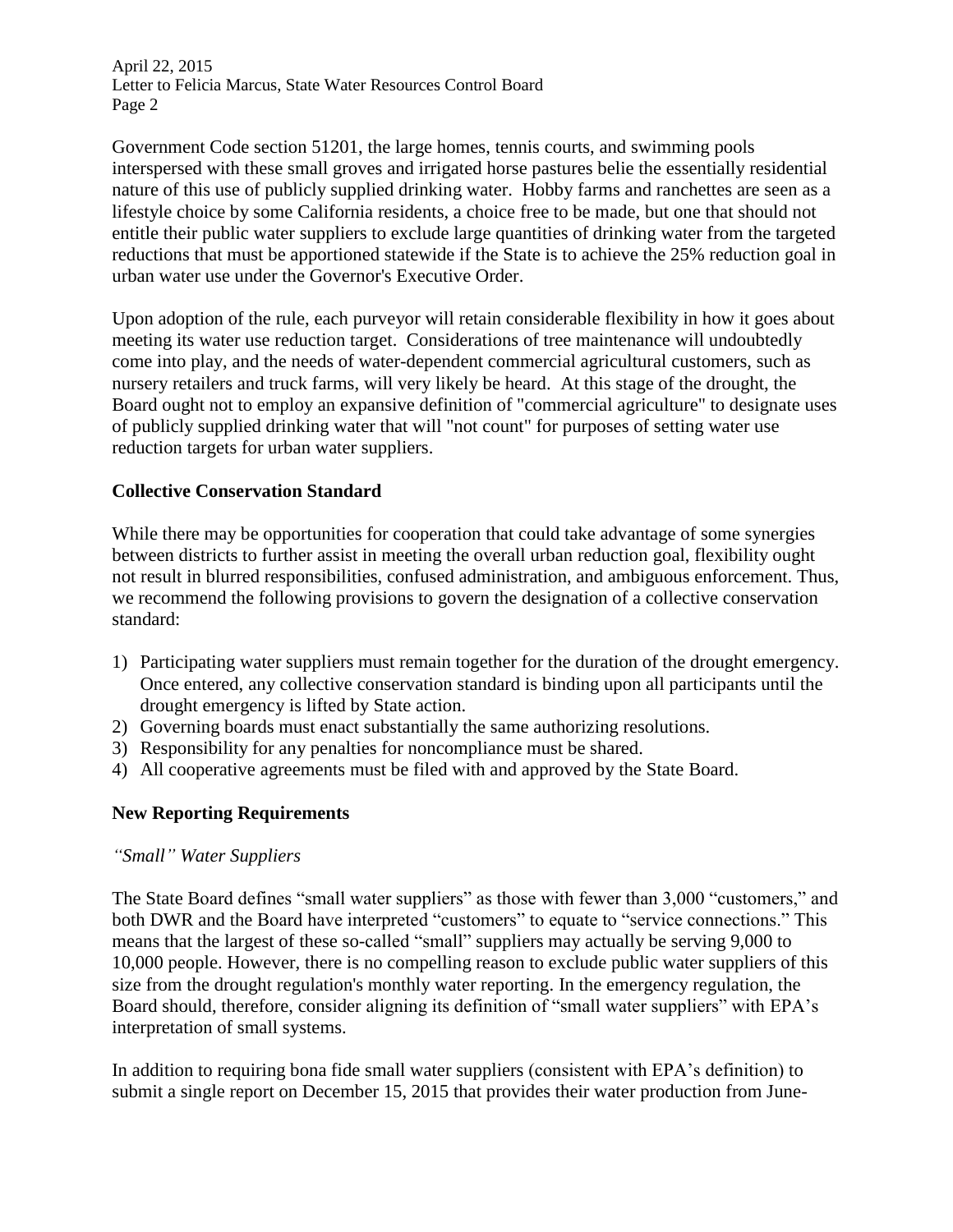April 22, 2015 Letter to Felicia Marcus, State Water Resources Control Board Page 3

November 2015 and June-November 2013, the State Board should also require these suppliers to submit their updated production data 90 days after the effective date of the new emergency regulation. This additional reporting period will allow the State Board to assess whether small suppliers have ultimately met their ultimate conservation targets and to mandate specific conservation actions or impose enforcement actions if necessary.

## *Commercial, Industrial, and Institutional Users*

Commercial, industrial and institutional (CII) facilities, which are not served by any public water supplier and use potable water should be required to submit reports on their potable water production every three months.

# **Conservation Standard for Other Water Suppliers**

## *"Small" Water Suppliers*

As noted above, public water suppliers serving more than 3,300 people should not be characterized as small systems in this regulation, and should receive water use reduction targets based on their position within the R-GPCD tier matrix. Small water suppliers serving fewer than 3,300 people should be required to achieve a 25% water savings or limit outdoor irrigation to no more than two days per week, as proposed in the draft regulation.

#### *Commercial, Industrial, and Institutional Users*

The Board should consider a ban on the use of potable water for sprinkler irrigation of ornamental turf in CII sector. Such a ban would avoid a large quantity of highly visible nonessential potable water use in a customer class that may otherwise be difficult to address with simple percentage reductions. It would also speed the installation of water-efficient plant materials and more efficient drip irrigation systems. This ban should apply to any such use of potable water, whether by publicly supplied CII customers or self-supplied CII users.

#### **Compliance Assessment and Enforcement**

The cumulative tracking method proposed in the Board's Fact Sheet needs further clarification and more detailed explanation regarding its potential benefits. As the draft regulation currently stands, it not clear how the cumulative tracking approach is reflected in the regulatory language.

With respect to using Conservation Orders as enforcement tools, we maintain that the Board need not include a provision allowing for reconsideration. Offering an effective waiver provision may unintentionally result in agencies and customers focusing their attentions on reconsideration efforts, rather than on the actions needed to meet conservation standards. Furthermore, processing requests for reconsideration would likely occupy Board resources that could be better deployed elsewhere. While there are advantages in permitting a measure of flexibility in establishing and enforcing standards, this flexibility may be better manifested in the manner in which the Board takes other enforcement actions.